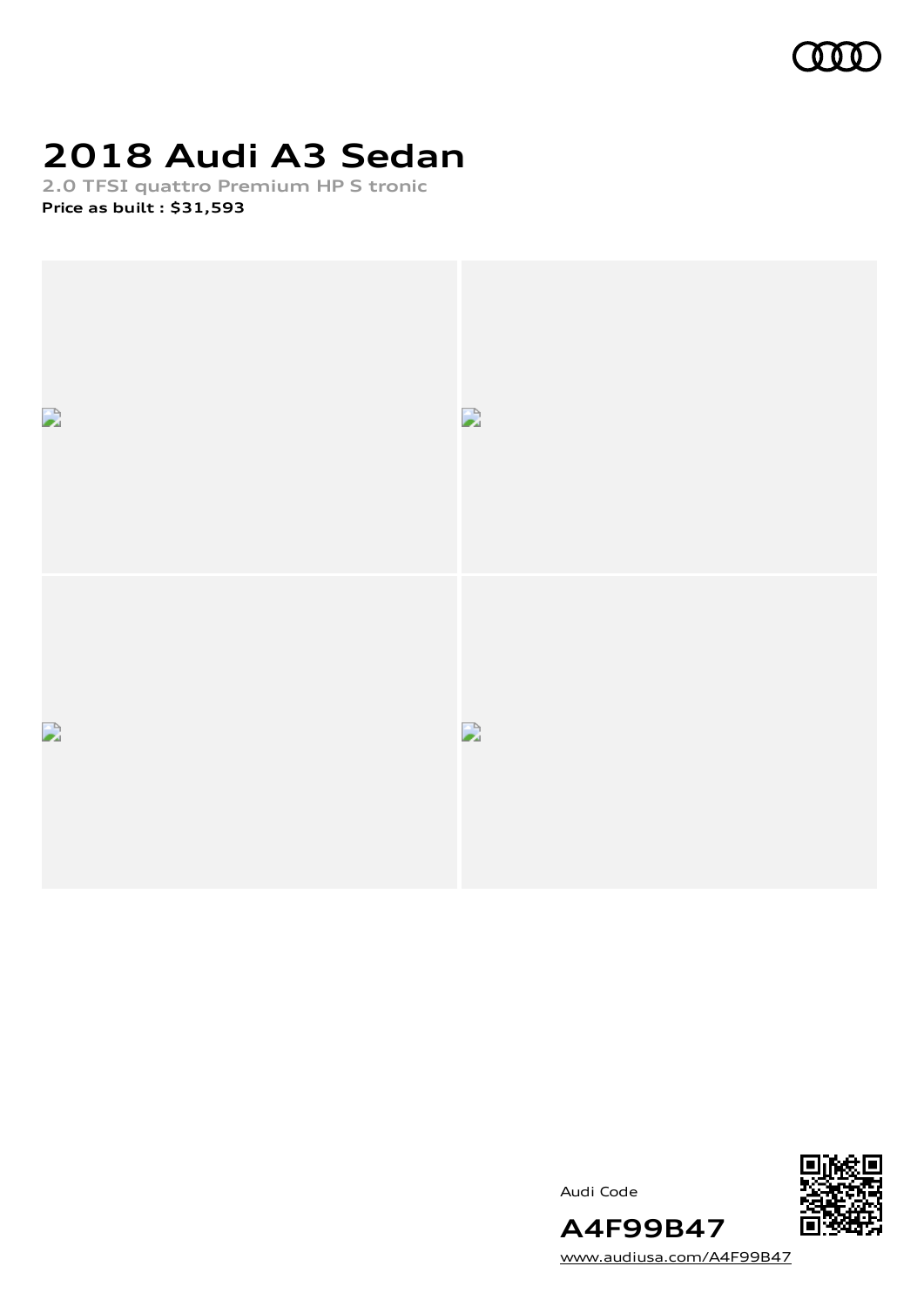### **Summary**

### **Audi 2018 Audi A3 Sedan** 2.0 TFSI quattro Premium HP S tronic

**Price as buil[t](#page-10-0)** \$31,593

### **Exterior colour**

Cosmos Blue metallic

### $\overline{\phantom{a}}$

### **Further Information**

|                 | N٥           |
|-----------------|--------------|
| Mileage         | 16,682 miles |
| Type of vehicle | Used car     |

**Warranty**

### **Interior colour**

| Seats     | Rock Gray |
|-----------|-----------|
| Dashboard | Black     |
| Carpet    | Black     |
| Headliner | Black     |

#### **Audi Code** A4F99B47

**Your configuration on www.audiusa.com**

[www.audiusa.com/A4F99B47](https://www.audiusa.com/A4F99B47)

**Commission number** 859fbab60a0e09a92577

### **Technical Specifications**

| Engine type                  | Four-cylinder                                 |
|------------------------------|-----------------------------------------------|
| stroke                       | Displacement/Bore and 1,984/82.5 x 92.8 cc/mm |
| Torque                       | 258 @ 1,600 - 4,400 lb-ft@rpm                 |
| Top track speed              | 130 mph mph $1$                               |
| Acceleration (0 - 60<br>mph) | 5.8 seconds seconds                           |
| Recommended fuel             | Premium                                       |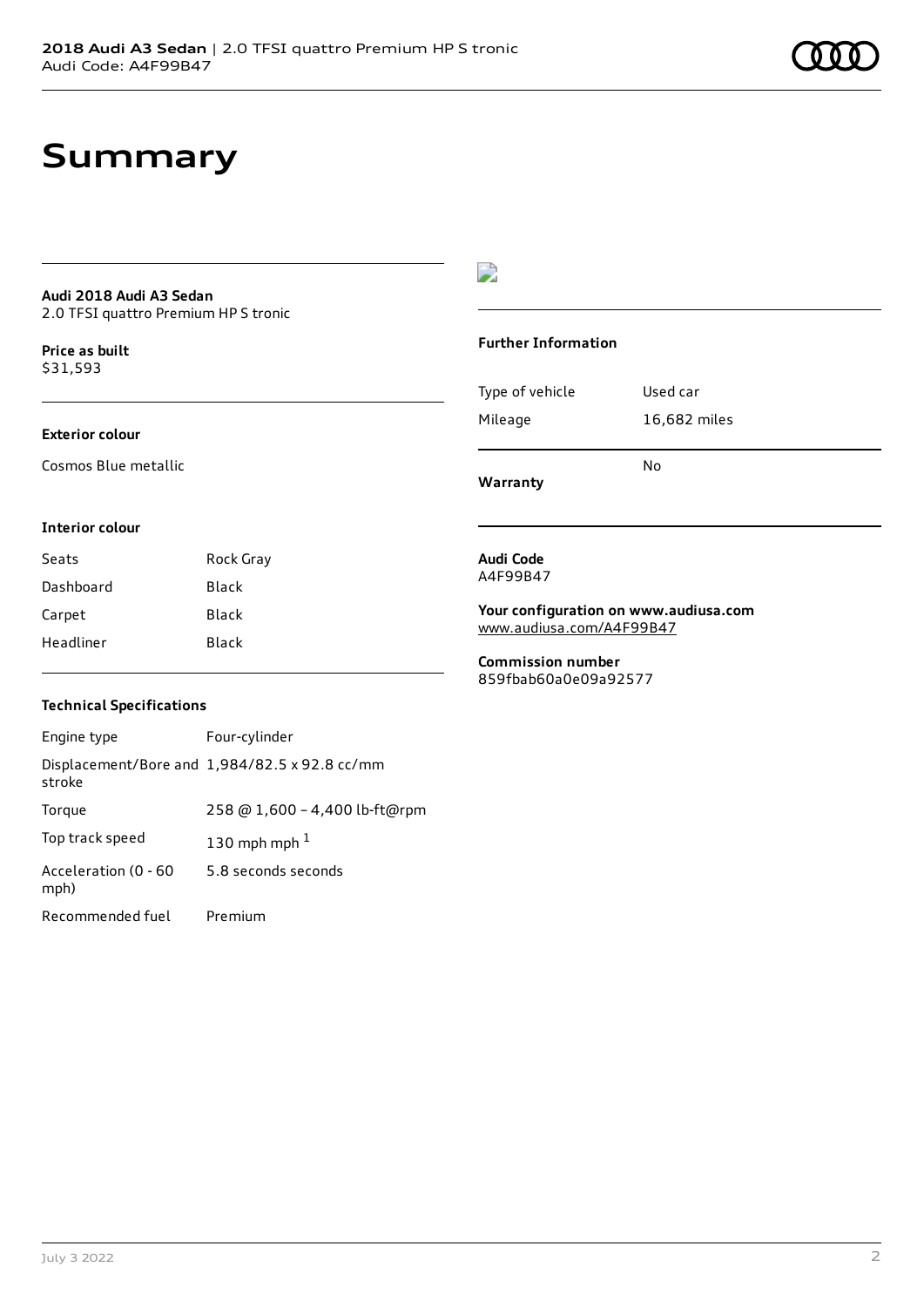# **Equipment**

Cosmos Blue metallic

Audi advanced key-keyless start, stop and entry

Convenience package

Ambient LED interior lighting package

Audi smartphone interface including Apple CarPlay™ and Google™ Android Auto™ for compatible devices

Connectivity package

MMI® radio







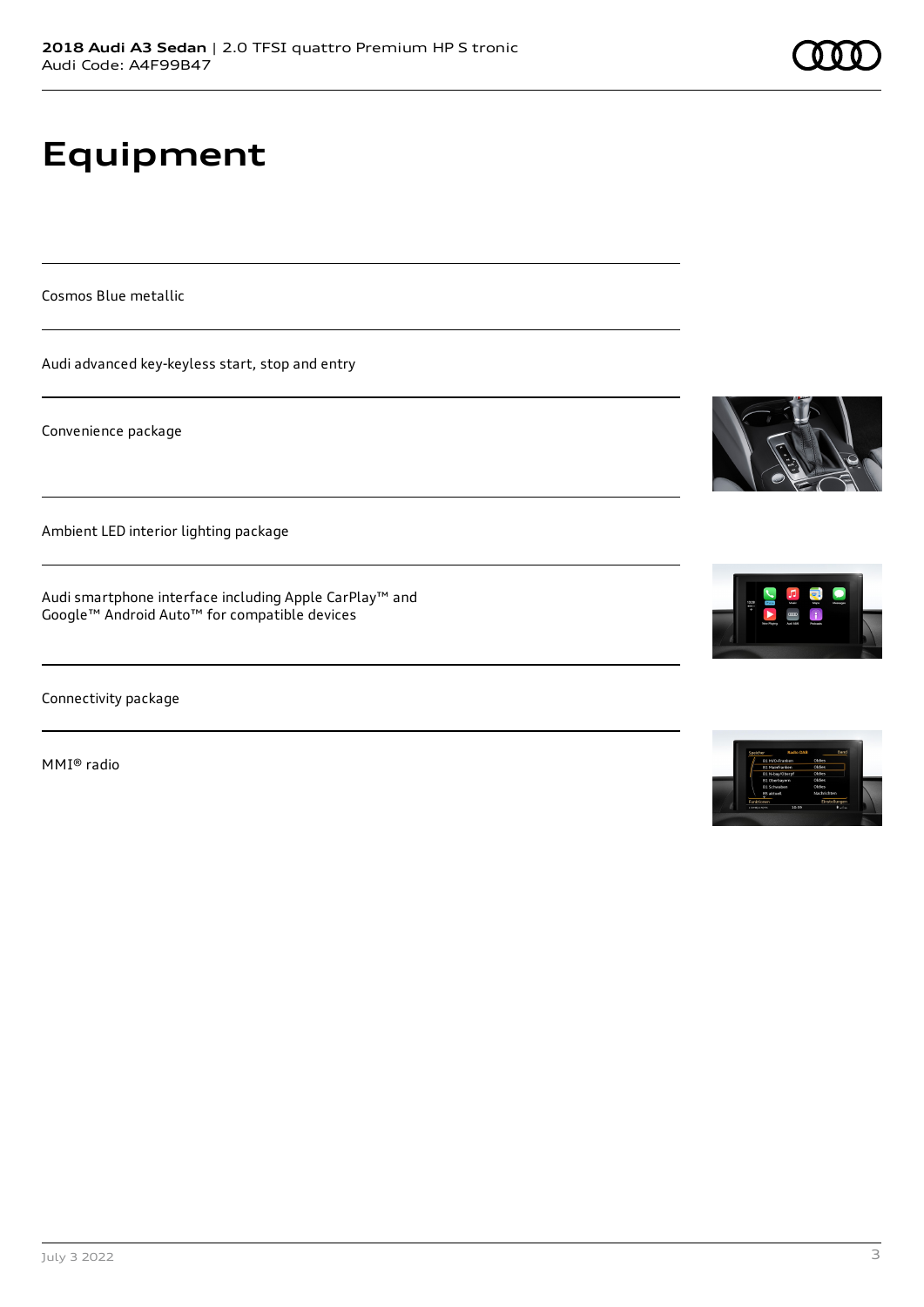# **Standard features**

### **Safety and Security**

| 4UB   | Driver and front-passenger advanced airbags                         |
|-------|---------------------------------------------------------------------|
| 1 A S | Electronic Stability Control (ESC) with<br>traction control (ASR)   |
| UH1   | Electromechanical parking brake                                     |
| 8T2   | Cruise control with coast, resume and<br>accelerate features        |
| 6Y8   | Top track speed of 155 mph                                          |
| 4H3   | Integrated child door locks in rear doors                           |
| 1N3   | Electromechanical power steering                                    |
| 7K6   | Tire-pressure monitoring system                                     |
| 4X3   | Front thorax side airbags and Sideguard®<br>head curtain airbags    |
| 8N6   | Rain/light sensor for automatic windshield<br>wipers and headlights |
| 3B7   | Lower Anchors and Tethers for Children<br>(LATCH) in rear seats     |
|       |                                                                     |

### **Exterior**

| 0P <sub>0</sub> | Dual exhaust outlets with chrome tips                    |
|-----------------|----------------------------------------------------------|
| 6XD             | Power-adjustable heated exterior side<br>mirrors         |
| 1S1             | Car jack                                                 |
| 9T 1            | Heated windshield washer nozzles                         |
| 0N4             | 4-link rear suspension                                   |
| 8IH             | Xenon plus headlights with LED daytime<br>running lights |
| 8TB             | Rear fog lights                                          |
| H7K             | 17" 225/45 all-season tires                              |
| 8SK             | LED taillights                                           |
| 4KC             | Side and rear windows in heat-insulating<br>glass        |

### **Exterior**

| 47F | Black trim around exterior side windows |
|-----|-----------------------------------------|
| CT0 | 17" 5-arm design wheels                 |

### **Interior**

| 011   | Aluminum interior package (climate control<br>vent and door handle surrounds, mirror and<br>window control trims) |
|-------|-------------------------------------------------------------------------------------------------------------------|
| 3FB   | Panoramic sunroof                                                                                                 |
| 7M3   | Aluminum door sill inlays                                                                                         |
| 6NQ   | Black cloth headliner                                                                                             |
| 9 A K | Dual-zone automatic climate control                                                                               |
| 412   | Manual-dimming interior rear view mirror                                                                          |
| 1XW   | Three-spoke multifunction steering wheel                                                                          |
| 6E3   | Front center armrest                                                                                              |
| 7F9   | Leather-wrapped gear selector                                                                                     |
| 3 NU  | Load-through facility                                                                                             |
| 7HA   | Without extended leather package                                                                                  |
| N4M   | Leather seating surfaces                                                                                          |
| 4A3   | <b>Heated front seats</b>                                                                                         |
| 5MA   | Micrometallic Silver inlays                                                                                       |
|       |                                                                                                                   |

### **Infotainment and Driver Assistance**

| 6K2 | Audi pre sense® front with pedestrian<br>protection |
|-----|-----------------------------------------------------|
| 7W1 | Audi pre sense® basic                               |
| KA2 | Rear view camera                                    |
| 9VD | Audi sound system                                   |

### **(1/2)**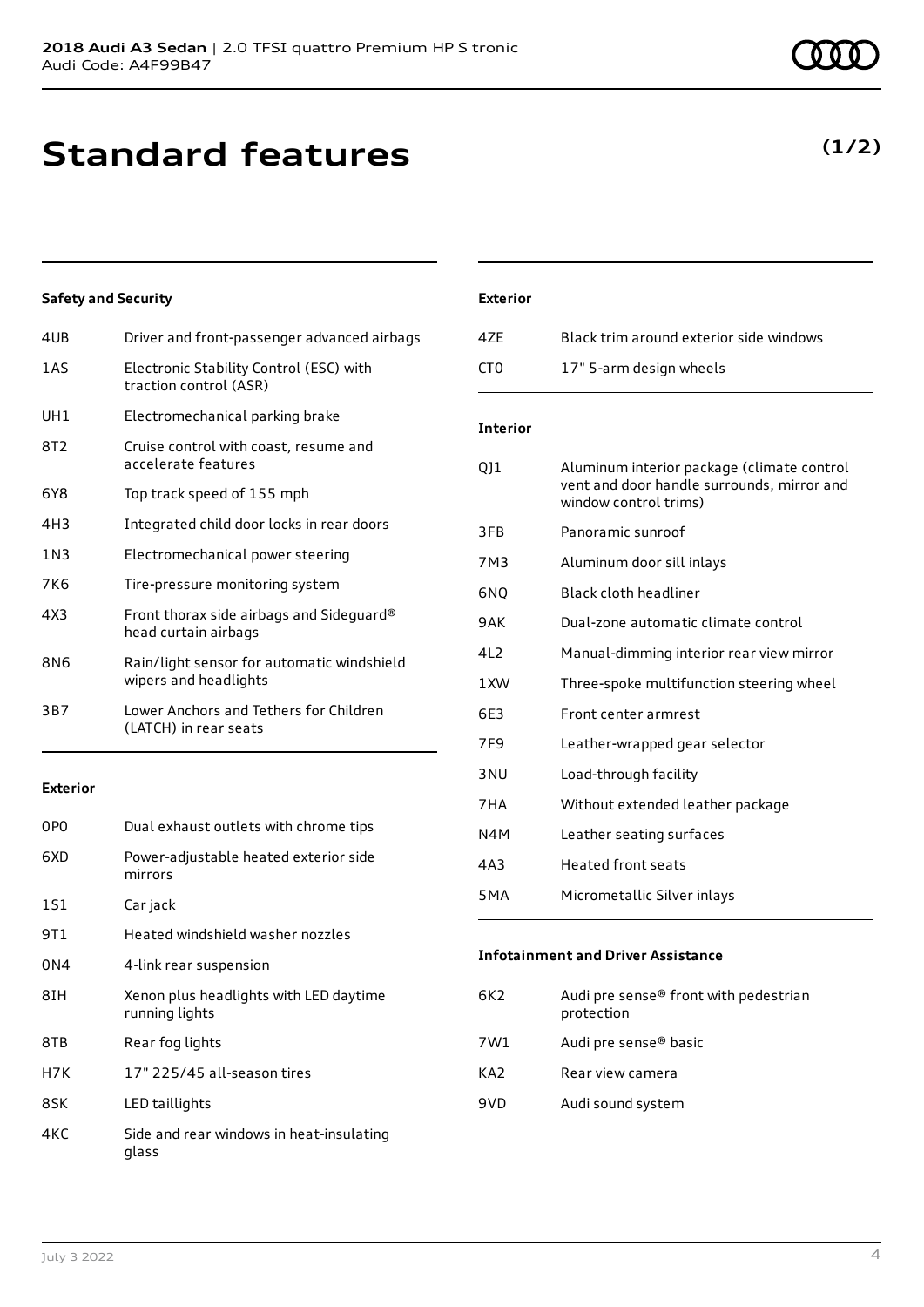**(2/2)**

# **Standard features**

### **Infotainment and Driver Assistance**

- 9S5 Driver information system
- QV3 SiriusXM® Satellite Radio
- 9ZX BLUETOOTH® wireless technology preparation for compatible devices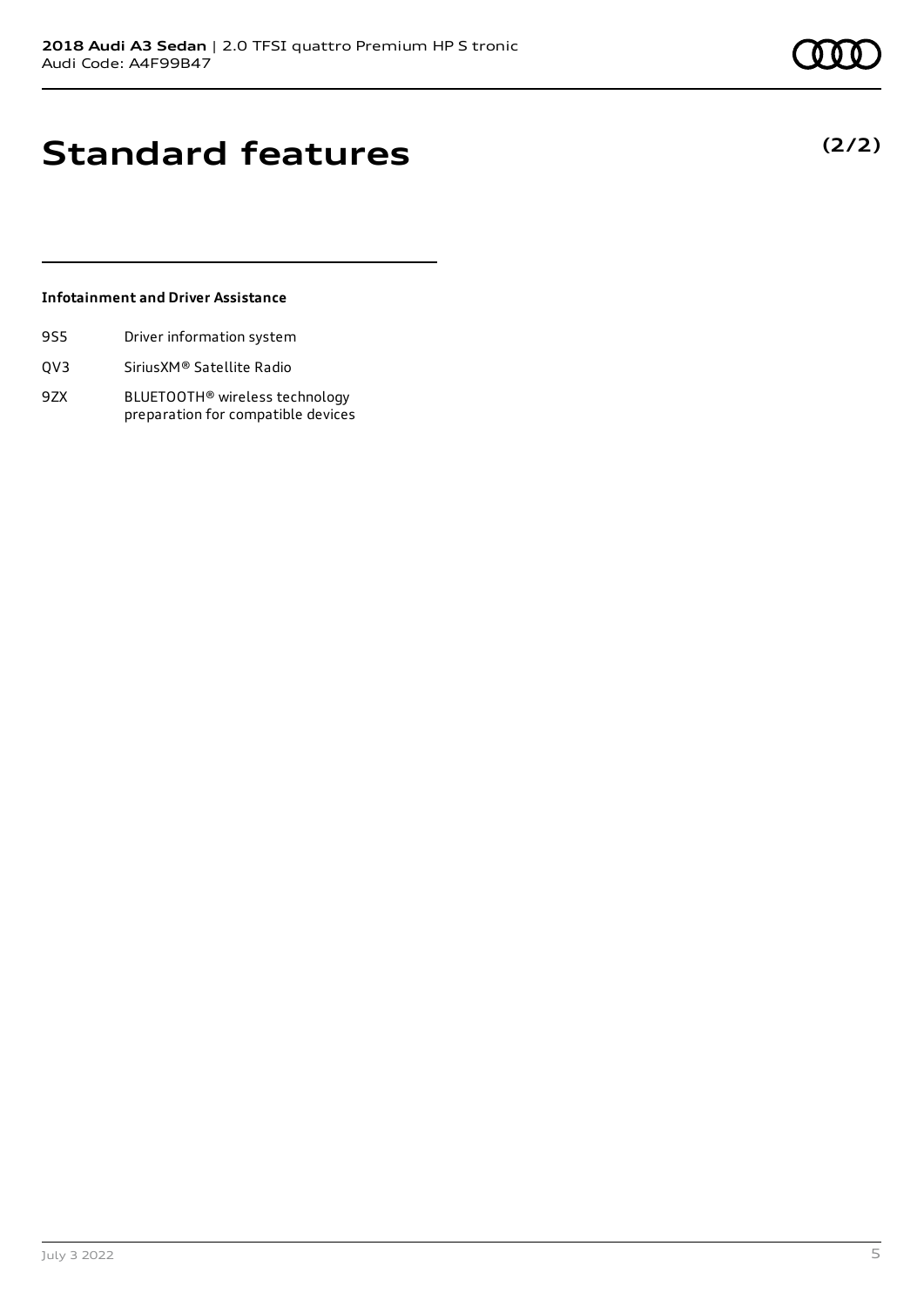# **Dealer remarks**

This Audi won't be on the lot long!

A great vehicle and a great value! Turbocharger technology provides forced air induction, enhancing performance while preserving fuel economy. With fewer than 15,000 miles on the odometer, this 4 door sedan prioritizes comfort, safety and convenience. Audi prioritized practicality, efficiency, and style by including: high intensity discharge headlights, turn signal indicator mirrors, and the power moon roof opens up the cabin to the natural environment. Under the hood you'll find a 4 cylinder engine with more than 200 horsepower, and for added security, dynamic Stability Control supplements the drivetrain.

We pride ourselves in consistently exceeding our customer's expectations. Stop by our dealership or give us a call for more information.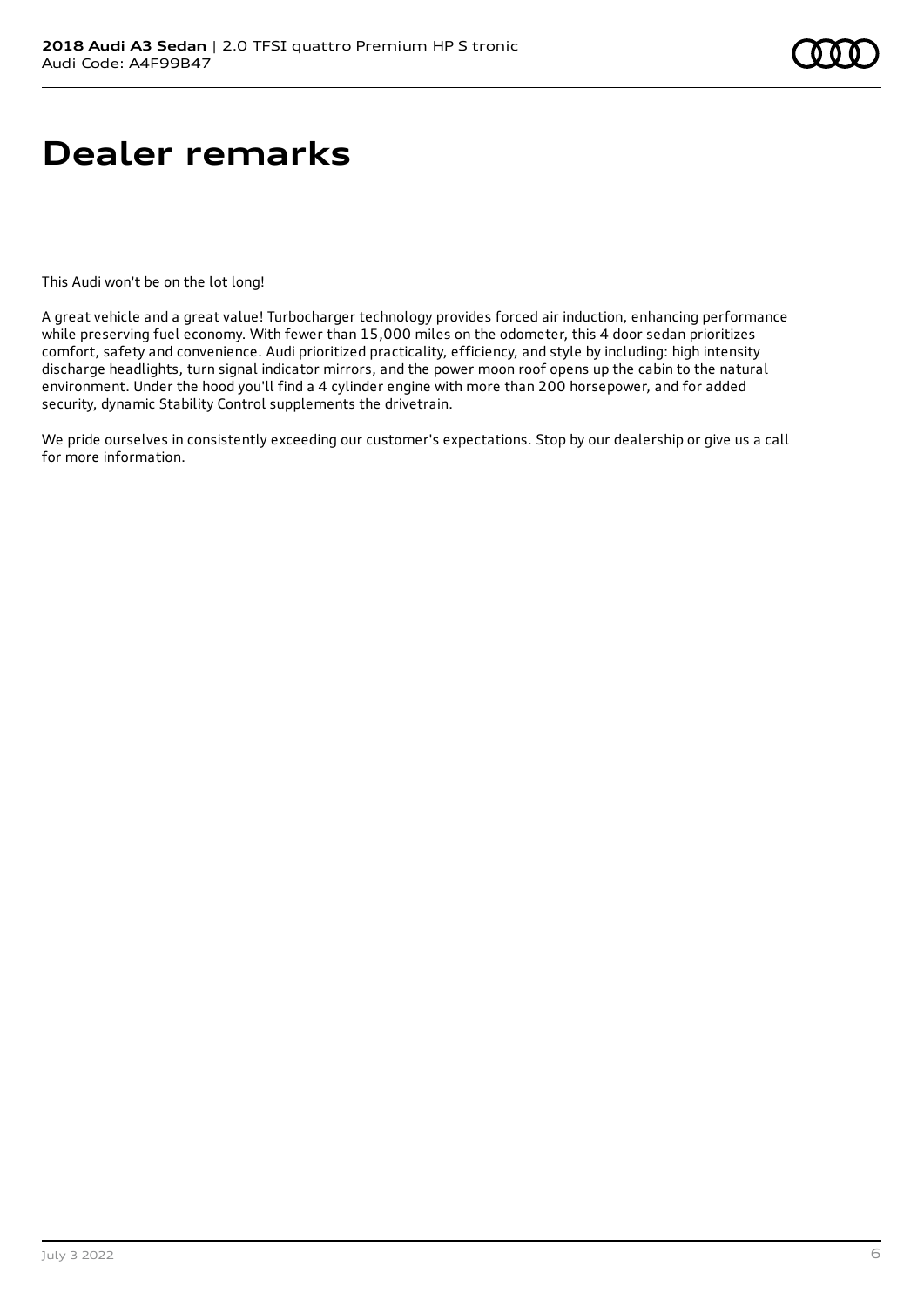# **Technical Specifications**

**(1/2)**

### **Engineering | Performance**

**Electrical system**

Alternator 14 Volts - 320A Battery 12 Volts - 59Ah

| Engine type                                 | Four-cylinder                                 |
|---------------------------------------------|-----------------------------------------------|
| Acceleration (0 - 60<br>mph)                | 5.8 seconds seconds                           |
| Engine block                                | Cast-iron                                     |
| Induction/fuel injection Turbocharged/TFSI® |                                               |
| Displacement                                | 2.01                                          |
| Cylinder head                               | Aluminum-alloy                                |
| Max. output ps/hp                           | 220 @ 4,500 - 6,200 @ rpm                     |
| stroke                                      | Displacement/Bore and 1,984/82.5 x 92.8 cc/mm |
| Top track speed <sup>1</sup>                | 130 mph mph                                   |
| Torque                                      | 258 @ 1,600 - 4,400 lb-ft@rpm                 |
| Valvetrain                                  | 16-valve DOHC                                 |

### **Transmission | Drivetrain**

| Gear ratios: 6th         | 0.636: 1                                                                                              |
|--------------------------|-------------------------------------------------------------------------------------------------------|
| Gear ratios: Final Drive | 1st - 4th 4.769: 1, 5th - 6th &<br>Reverse 3,444: 1                                                   |
| Gear ratios: 4th         | 0.773:1                                                                                               |
| Transmission             | Six-speed S tronic <sup>®</sup> dual-clutch<br>automatic transmission and<br>quattro® all-wheel drive |
| Gear ratios: 5th         | 0.811:1                                                                                               |
| Gear ratios: 2nd         | 1.792:1                                                                                               |
| Gear ratios: 3rd         | 1.125:1                                                                                               |
| Gear ratios: Reverse     | 3.351:1                                                                                               |
| Gear ratios: 1st         | 2.933:1                                                                                               |

### **Steering**

| Steering type                              | Electromechanical power steering<br>system |
|--------------------------------------------|--------------------------------------------|
| Turning diameter, curb- 36.1 ft<br>to-curb |                                            |
| Steering ratio                             | 15.3:1                                     |

#### **Suspension**

| Front axle | MacPherson front struts   |
|------------|---------------------------|
| Rear axle  | Four-link rear suspension |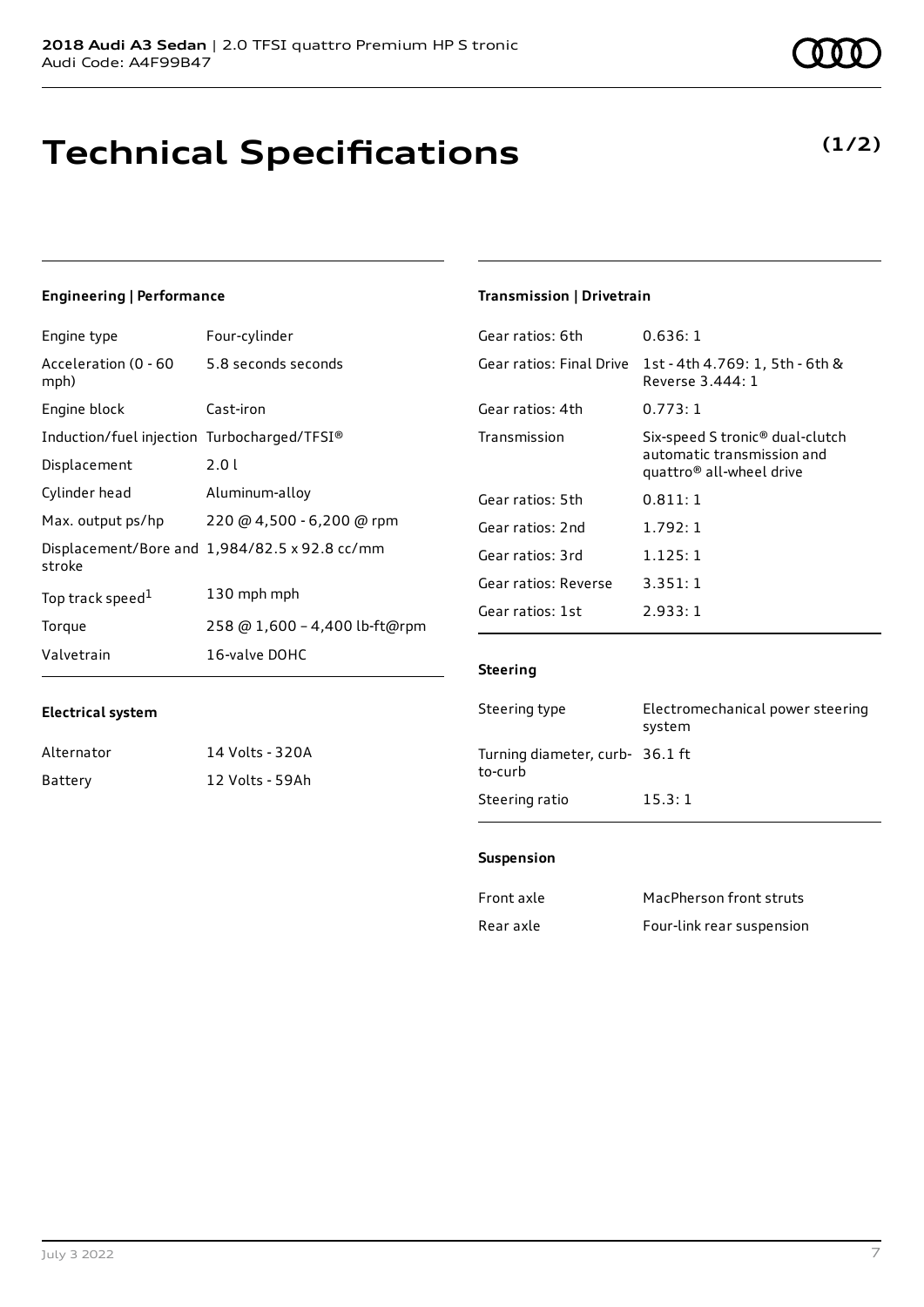# **Technical Specifications**

### **Brakes**

| Front brakes         | 12.3 (ventilated disc) in                                                                         | Seati          |
|----------------------|---------------------------------------------------------------------------------------------------|----------------|
| Rear brakes          | 10.7 (solid disc) in                                                                              | Shoul          |
| Parking brake        | Electromechanical                                                                                 | Head<br>sunro  |
| <b>Body</b>          |                                                                                                   | Leg ro         |
|                      |                                                                                                   | Shoul          |
| Material             | Lightweight construction<br>technology - fully galvanized steel<br>unibody with aluminum hood and | Head<br>sunro  |
|                      | front subframe                                                                                    | Leg ro         |
| Corrosion protection | Multistep anti-corrosion protection                                                               | Cargo<br>cooth |

### **Warranty | Maintenance**

| Warranty    | 4-year/50,000 mile Audi New<br>Vehicle Limited Warranty                                   |
|-------------|-------------------------------------------------------------------------------------------|
| Maintenance | 12-month/10,000 mile (whichever<br>occurs first) NO CHARGE first<br>scheduled maintenance |

### **Exterior Measurements**

| Height                        | 55.7 in                                                     |
|-------------------------------|-------------------------------------------------------------|
| Length                        | 175.5 $(175.7 \text{ with } S \text{ line}^{\circledR})$ in |
| Wheelbase                     | 103.8 in                                                    |
| Drag coefficient              | $0.30$ Cw                                                   |
| Overall width with<br>mirrors | 77.2 in                                                     |
| Track rear                    | $60.1$ in                                                   |
| Track front                   | 61.2 in                                                     |
| Curb weight                   | 3,362 lb                                                    |

### **Interior measurements**

| Seating capacity                          | 5                      |
|-------------------------------------------|------------------------|
| Shoulder room, rear                       | 53.0 in                |
| Head room with front<br>sunroof           | 36.5 in                |
| Leg room, rear                            | $35.1$ in              |
| Shoulder room. front                      | 54.8 in                |
| Head room with rear<br>sunroof            | $36.1$ in              |
| Leg room, front                           | 41.2 in                |
| Cargo volume, rear<br>seatbacks up/folded | 10.0, N/A cu ft, cu ft |

### **(2/2)**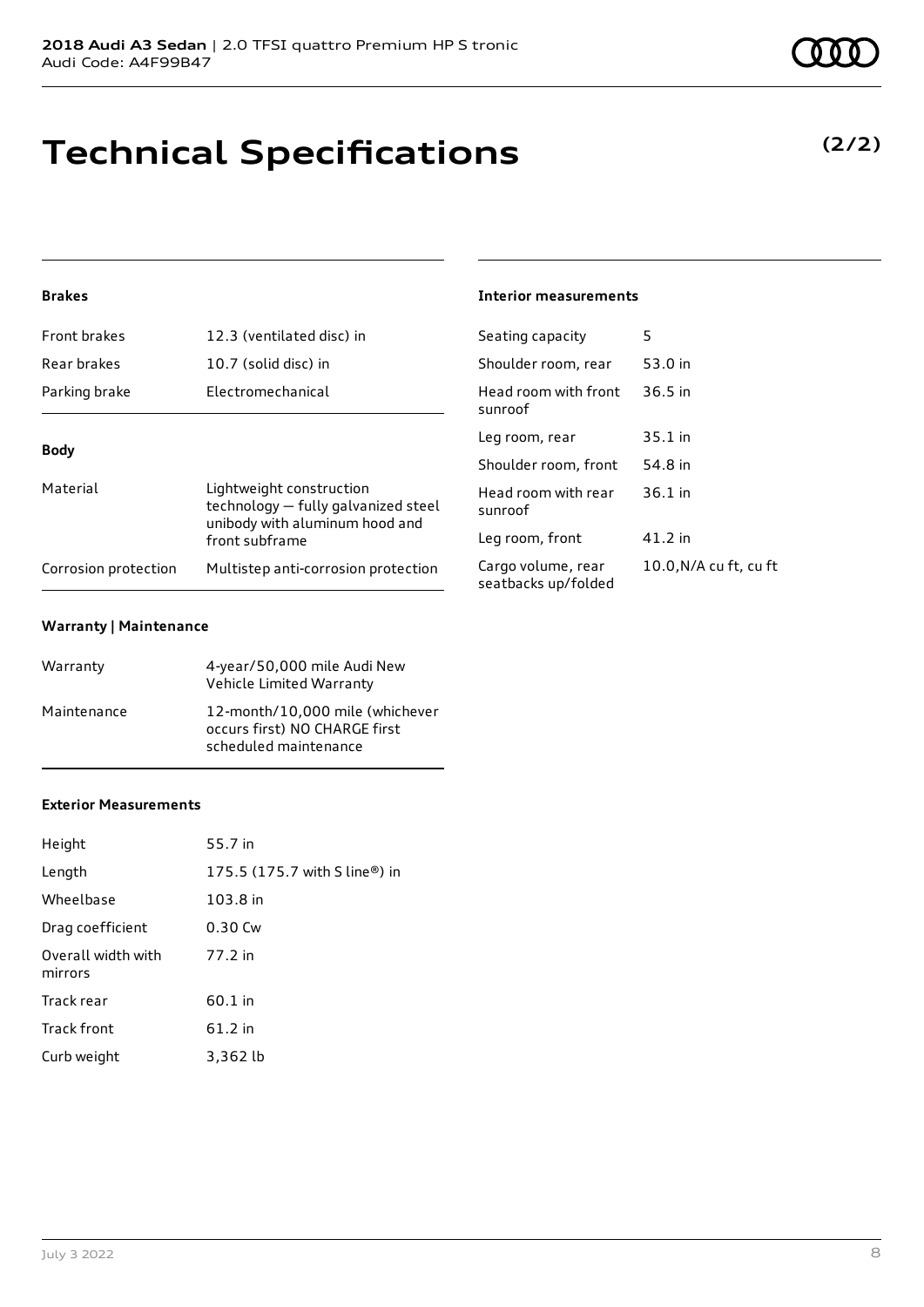

### **Consumption- and emission**

**Consumption by NEDC**

combined 27 mpg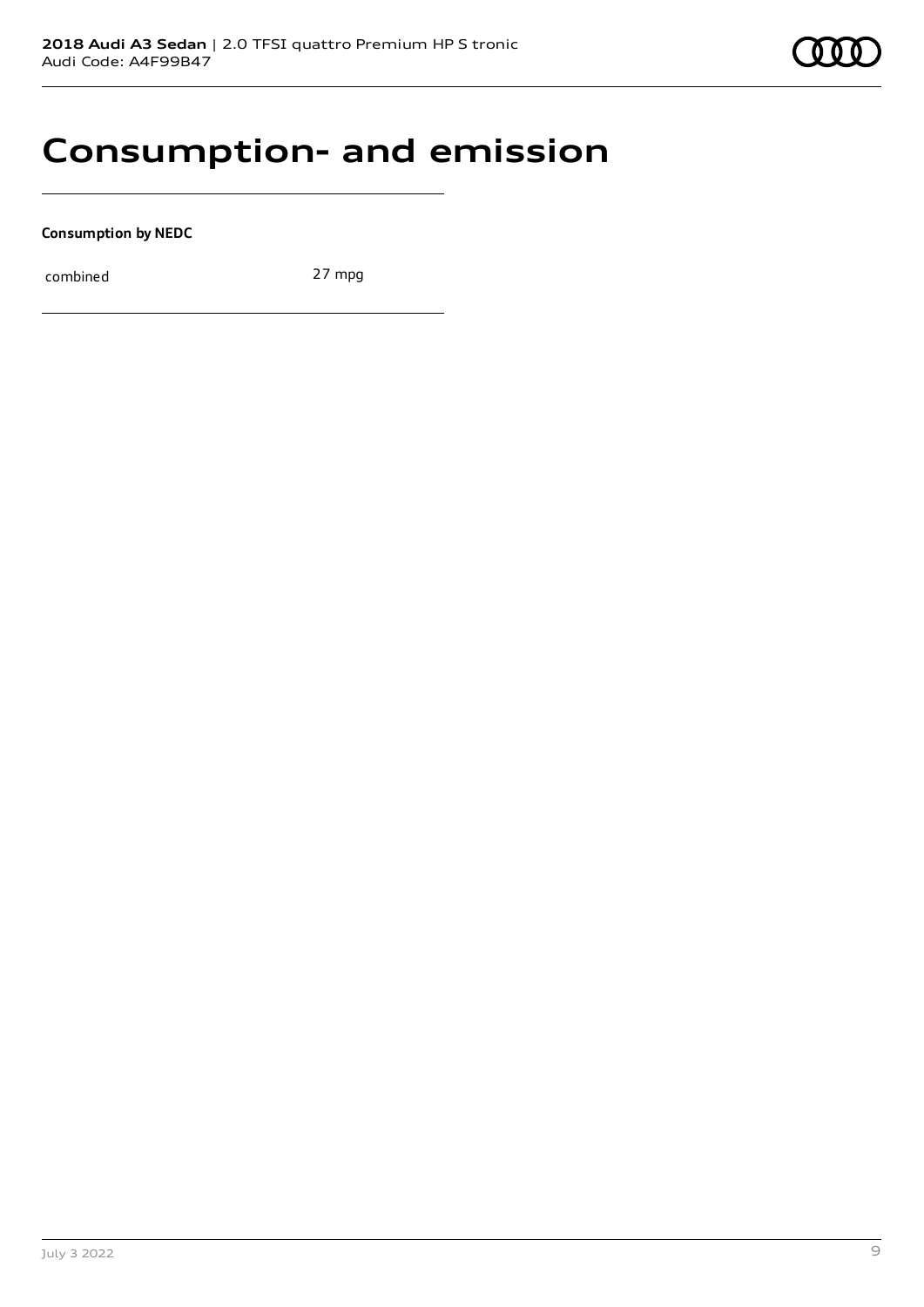

### **Contact**

Dealer **Audi Devon**

222 W. Lancaster Ave. 19333 Devon PA

Phone: +16103569000 FAX: 6103564010

www: [https://www.audidevon.com](https://www.audidevon.com/)